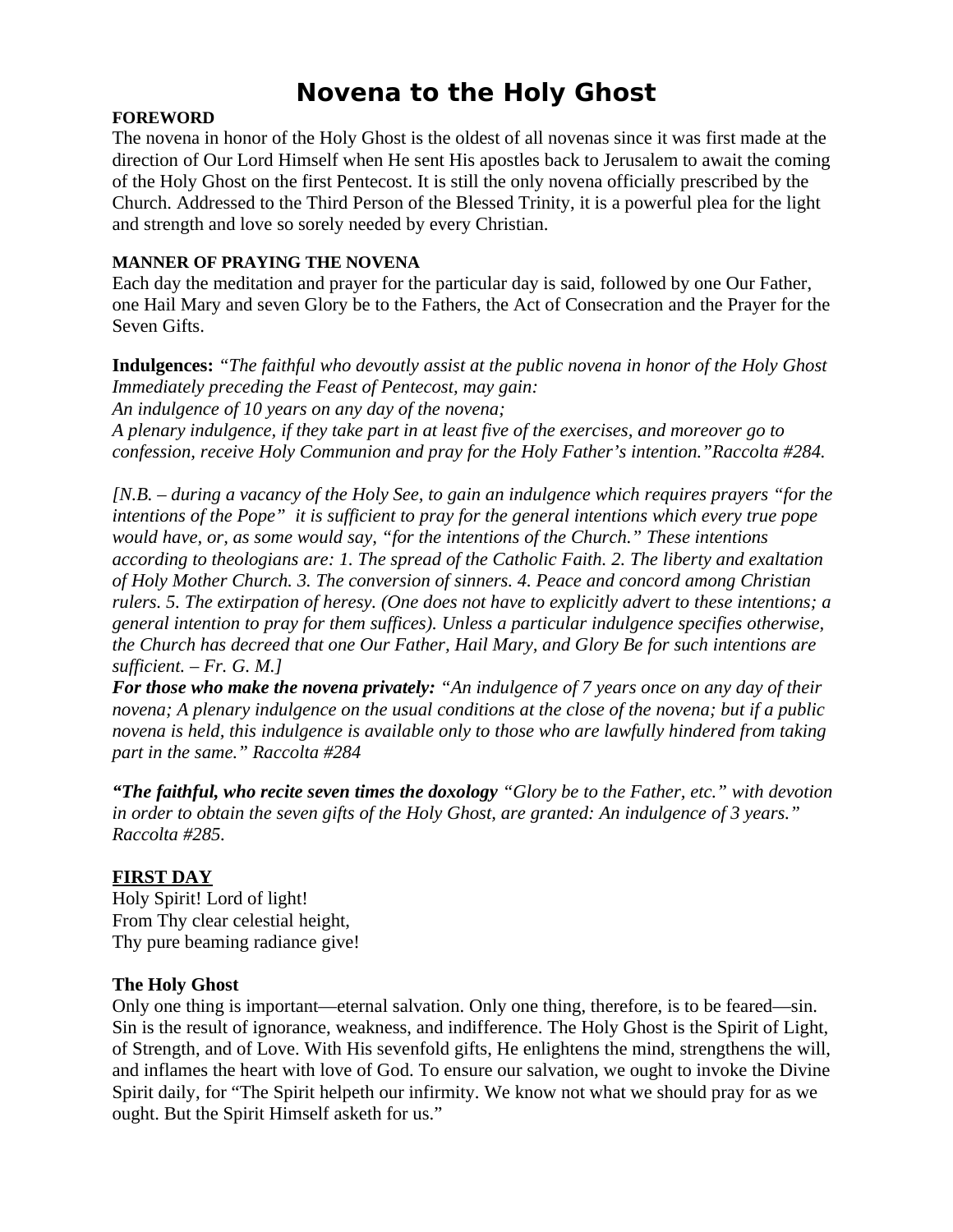## **Prayer**

Almighty and eternal God, Who hast vouchsafed to regenerate us by water and the Holy Ghost, and hast given us forgiveness of all our sins, vouchsafe to send forth from heaven upon us Thy sevenfold Spirit, the Spirit of Wisdom and Understanding, the Spirit of Counsel and Fortitude, the Spirit of Knowledge and Piety, and fill us with the Spirit of Holy Fear. Amen. Our Father, Hail Mary

Glory be to the Father (seven times)

**Act of Consecration to the Holy Ghost** (see last page below) **Prayer for the Seven Gifts of the Holy Ghost** (see last page below)

## **SECOND DAY**

Come, Thou Father of the poor! Come, with treasures which endure! Come, Thou Light of all that live!

## **The Gift of Fear**

The gift of Fear fills us with a sovereign respect for God, and makes us dread nothing so much as to offend Him by Sin. It is a fear that arises, not from the thought of hell, but from sentiments of reverence and filial submission to our heavenly Father. It is the fear that is the beginning of wisdom, detaching us from worldly pleasures that could in any way separate us from God. "They that fear the Lord will prepare their hearts, and in His sight will sanctify their souls."

#### **Prayer**

Come, O blessed Spirit of Holy Fear, penetrate my inmost heart, that I may set Thee, my Lord and God, before my face forever; help me to shun all things that can offend Thee, and make me worthy to appear before the pure eyes of Thy Divine Majesty in heaven, where Thou livest and reignest in the unity of the ever Blessed Trinity, God world without end. Amen.

Our Father, Hail Mary Glory be to the Father (seven times) **Act of Consecration to the Holy Ghost Prayer for the Seven Gifts of the Holy Ghost**

## **THIRD DAY**

Thou, of all consolers best, Visiting the troubled breast Dost refreshing peace bestow

## **The Gift of Piety**

The gift of Piety begets in our hearts a filial affection for God as our most loving Father. It inspires us to love and respect for His sake persons and things consecrated to Him, as well as those who are vested with His authority, His Blessed Mother and the Saints, the Church and its visible Head, our parents and superiors, our country and its rulers. He who is filled with the gift of Piety finds the practice of his religion, not a burdensome duty, but a delightful service. Where there is love, there is no labour.

## **Prayer**

Come, O Blessed Spirit of Piety, possess my heart. Enkindle therein such a love for God, that I may find satisfaction only in His service, and for His sake lovingly submit to all legitimate authority. Amen.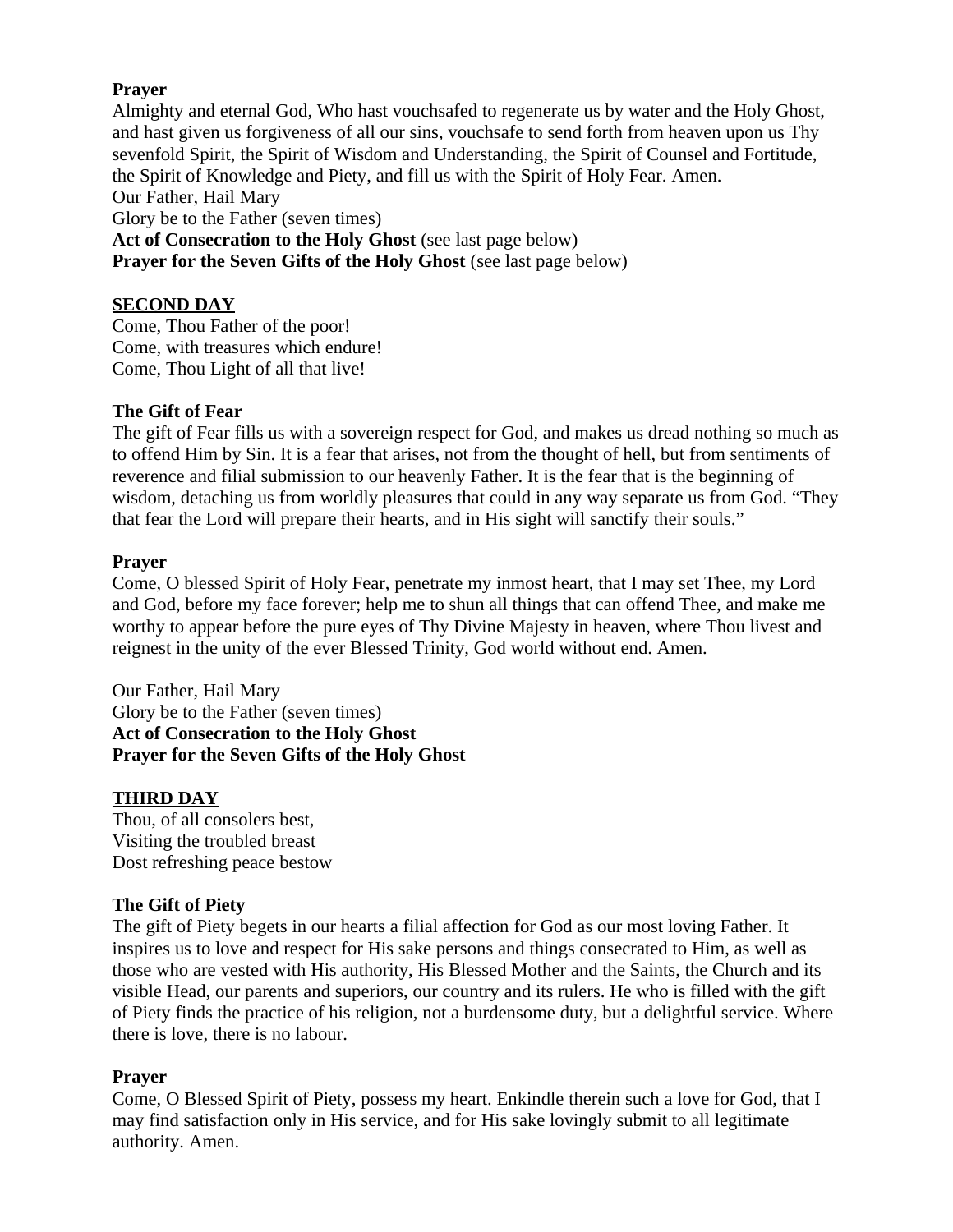Our Father, Hail Mary Glory be to the Father (seven times) **Act of Consecration to the Holy Ghost Prayer for the Seven Gifts of the Holy Ghost**

#### **FOURTH DAY**

Thou in toil art comfort sweet Pleasant coolness in the heat; Solace in the midst of woe.

#### **The Gift of Fortitude**

By the gift of Fortitude, the soul is strengthened against natural fear, and supported to the end in the performance of duty. Fortitude imparts to the will an impulse and energy which move it to undertake without hesitancy the most arduous tasks, to face dangers, to trample under foot human respect, and to endure without complaint the slow martyrdom of even lifelong tribulation. "He that shall persevere unto the end, he shall be saved."

#### **Prayer**

Come, O Blessed Spirit of Fortitude, uphold my soul in times of trouble and adversity, sustain my efforts after holiness, strengthen my weakness, give me courage against all the assaults of my enemies, that I may never be overcome and separated from Thee, my God and greatest Good. Amen.

Our Father, Hail Mary Glory be to the Father (seven times) **Act of Consecration to the Holy Ghost Prayer for the Seven Gifts of the Holy Ghost**

## **FIFTH DAY**

Light immortal! Light Divine! Visit Thou these hearts of Thine, And our inmost being fill.

#### **The Gift of Knowledge**

The gift of Knowledge enables the soul to evaluate created things at their true worth -- in relation to God. Knowledge unmasks the pretense of creatures, reveals their emptiness, and points out their only true purpose as instruments in the service of God. It shows us the loving care of God even in adversity, and directs us to glorify Him in every circumstance of life. Guided by its light, we put first things first, and prize the friendship of God beyond all else. "Knowledge is a fountain of life to him that possesseth it."

#### **Prayer**

Come, O Blessed Spirit of Knowledge, and grant that I may perceive the will of the Father; show me the nothingness of earthly things, that I may realize their vanity and use them only for Thy glory and my own salvation, looking ever beyond them to Thee, and Thy eternal rewards. Amen.

Our Father, Hail Mary Glory be to the Father (seven times) **Act of Consecration to the Holy Ghost**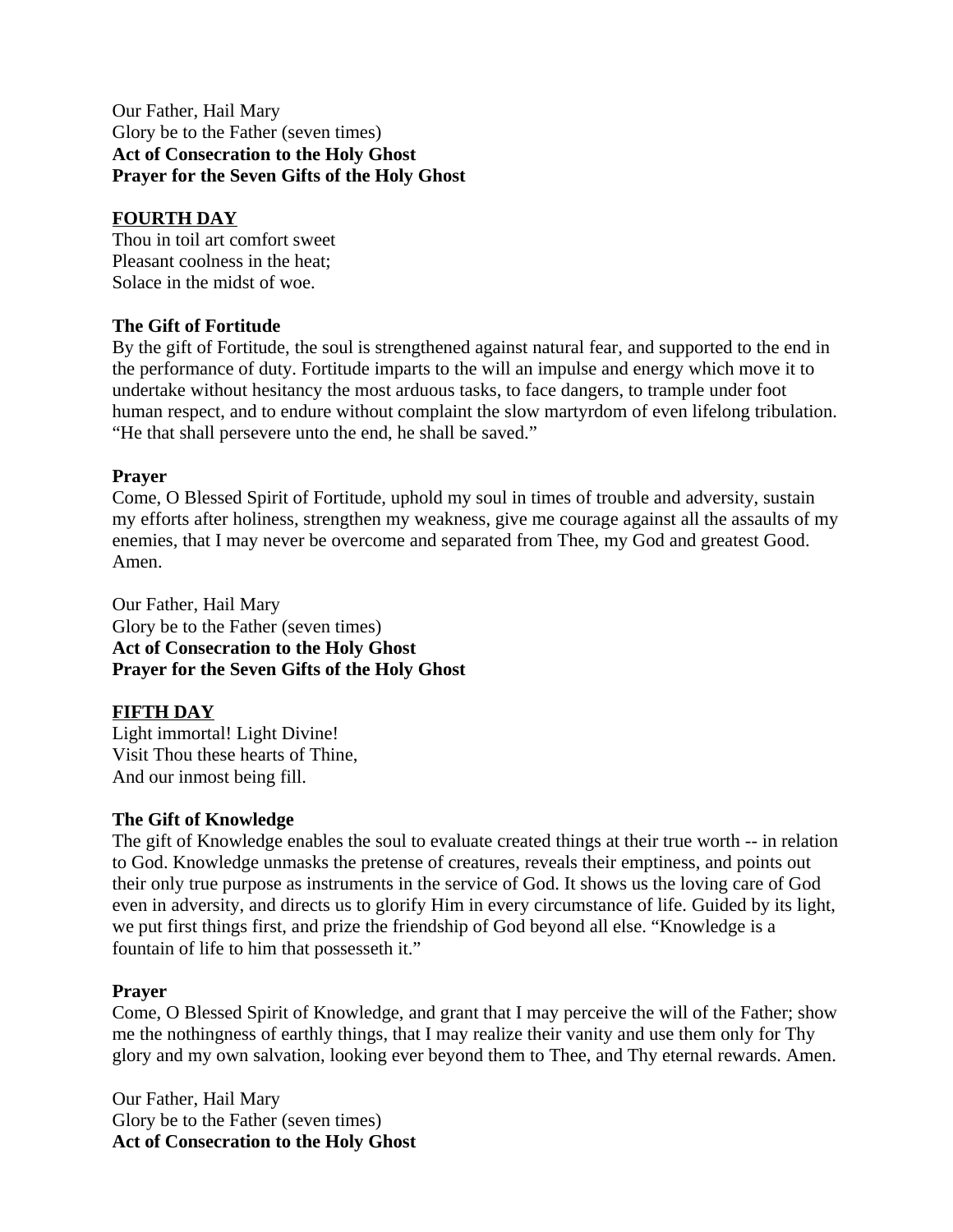## **Prayer for the Seven Gifts of the Holy Ghost**

## **SIXTH DAY**

Light immortal! Light Divine! Visit Thou these hearts of Thine, And our inmost being fill.

## **The Gift of Understanding**

Understanding, as a gift of the Holy Ghost, helps us to grasp the meaning of the truths of our holy religion. By faith we know them, but by Understanding we learn to appreciate and relish them. It enables us to penetrate the inner meaning of revealed truths and through them to be quickened to newness of life. Our faith ceases to be sterile and inactive, but inspires a mode of life that bears eloquent testimony to the faith that is in us; we begin to "walk worthy of God in all things pleasing, and increasing in the knowledge of God."

#### **Prayer**

Come, O Spirit of Understanding, and enlighten our minds, that we may know and believe all the mysteries of salvation; and may merit at last to see the eternal light in Thy light; and in the light of glory to have a clear vision of Thee and the Father and the Son. Amen.

Our Father, Hail Mary Glory be to the Father (seven times) **Act of Consecration to the Holy Ghost Prayer for the Seven Gifts of the Holy Ghost**

### **SEVENTH DAY**

Heal our wounds -- our strength renew; On our dryness pour Thy dew; Wash the stains of guilt away!

#### **The Gift of Counsel**

The gift of Counsel endows the soul with supernatural prudence, enabling it to judge promptly and rightly what must be done, especially in difficult circumstances. Counsel applies the principles furnished by Knowledge and Understanding to the innumerable concrete cases that confront us in the course of our daily duty as parents, teachers, public servants and Christian citizens. Counsel is supernatural common sense, a priceless treasure in the quest of salvation. "Above all these things, pray to the Most High, that He may direct thy way in truth."

#### **Prayer**

Come, O Spirit of Counsel, help and guide me in all my ways, that I may always do Thy holy will. Incline my heart to that which is good; turn it away from all that is evil, and direct me by the straight path of Thy commandments to that goal of eternal life for which I long. Amen.

Our Father, Hail Mary Glory be to the Father (seven times) **Act of Consecration to the Holy Ghost Prayer for the Seven Gifts of the Holy Ghost**

**EIGHTH DAY** Bend the stubborn heart and will;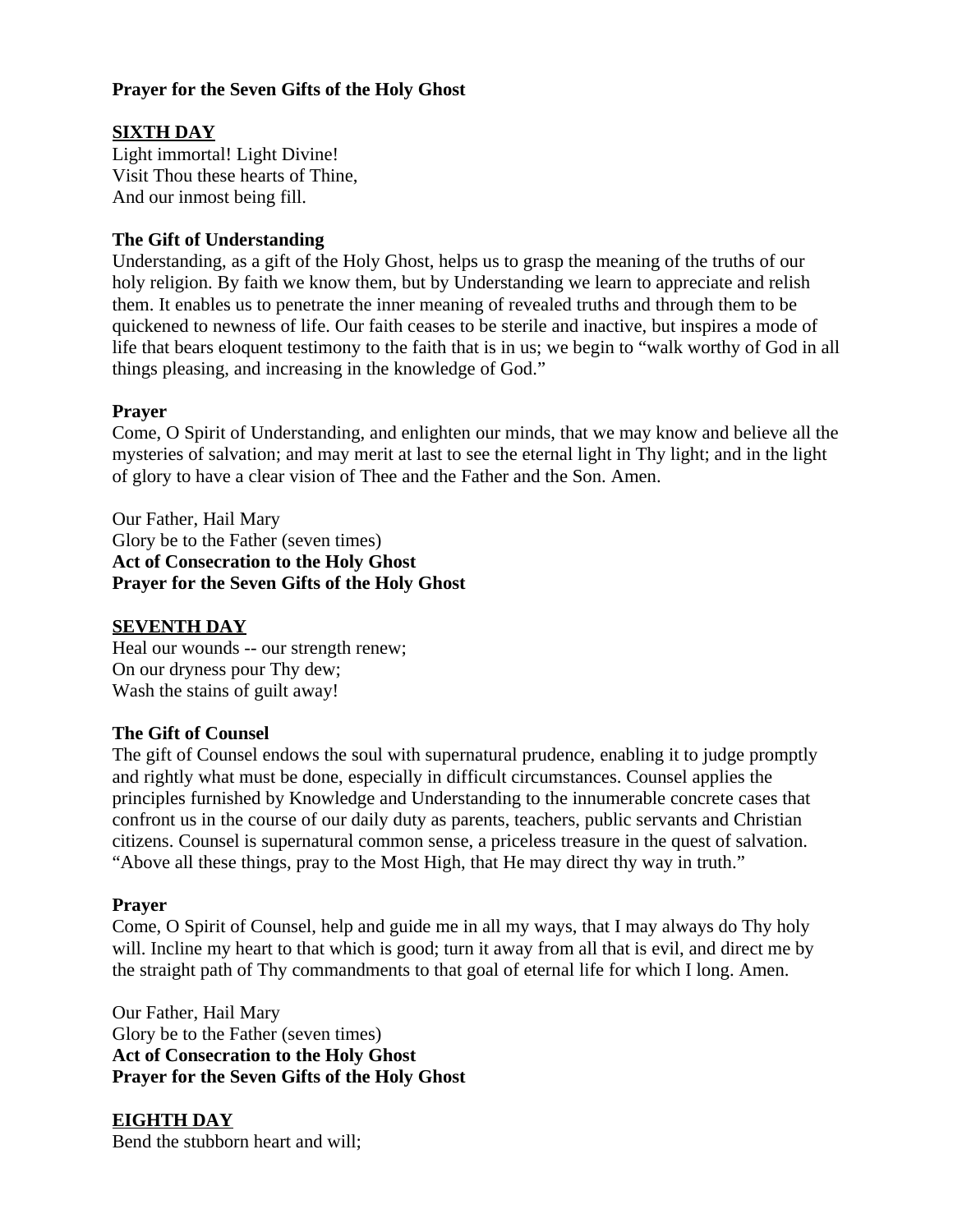Melt the frozen, warm the chill; Guide the steps that go astray!

#### **The Gift of Wisdom**

Embodying all the other gifts, as charity embraces all other virtues, Wisdom is the most perfect of the gifts. Of wisdom it is written "all good things came to me with her, and innumerable riches through her hands." It is the gift of Wisdom that strengthens our faith, fortifies hope, perfects charity, and promotes the practice of virtue in the highest degree. Wisdom enlightens the mind to discern and relish things divine, in the appreciation of which earthly joys lose their savor, whilst the Cross of Christ yields a divine sweetness according to the words of the Savior: "Take up thy cross and follow Me, for My yoke is sweet, and My burden light."

#### **Prayer**

Come, O Spirit of Wisdom, and reveal to my soul the mysteries of heavenly things, their exceeding greatness, power and beauty. Teach me to love them above and beyond all passing joys and satisfactions of the earth. Help me to attain them and possess them for ever. Amen.

Our Father, Hail Mary Glory be to the Father (seven times) **Act of Consecration to the Holy Ghost Prayer for the Seven Gifts of the Holy Ghost**

## **NINTH DAY**

Thou, on those who evermore Thee confess and Thee adore, In Thy sevenfold gifts, descend: Give them comfort when they die; Give them life with Thee on high; Give them joy which never ends. Amen.

#### **The Fruits of the Holy Ghost**

The gifts of the Holy Ghost perfect the supernatural virtues by enabling us to practice them with greater docility to divine inspiration. As we grow in the knowledge and love of God under the direction of the Holy Spirit, our service becomes more sincere and generous, the practice of virtue more perfect. Such acts of virtue leave the heart filled with joy and consolation and are known as Fruits of the Holy Spirit. These fruits in turn render the practice of virtue more attractive and become a powerful incentive for still greater efforts in the service of God, to serve Whom is to reign.

#### **Prayer**

Come, O Divine Spirit, fill my heart with Thy heavenly fruits, Thy charity, joy, peace, patience, benignity, goodness, faith, mildness, and temperance, that I may never weary in the service of God, but by continued faithful submission to Thy inspiration, may merit to be united eternally with Thee in the love of the Father and the Son. Amen.

Our Father, Hail Mary Glory be to the Father (seven times) **Act of Consecration to the Holy Ghost Prayer for the Seven Gifts of the Holy Ghost**